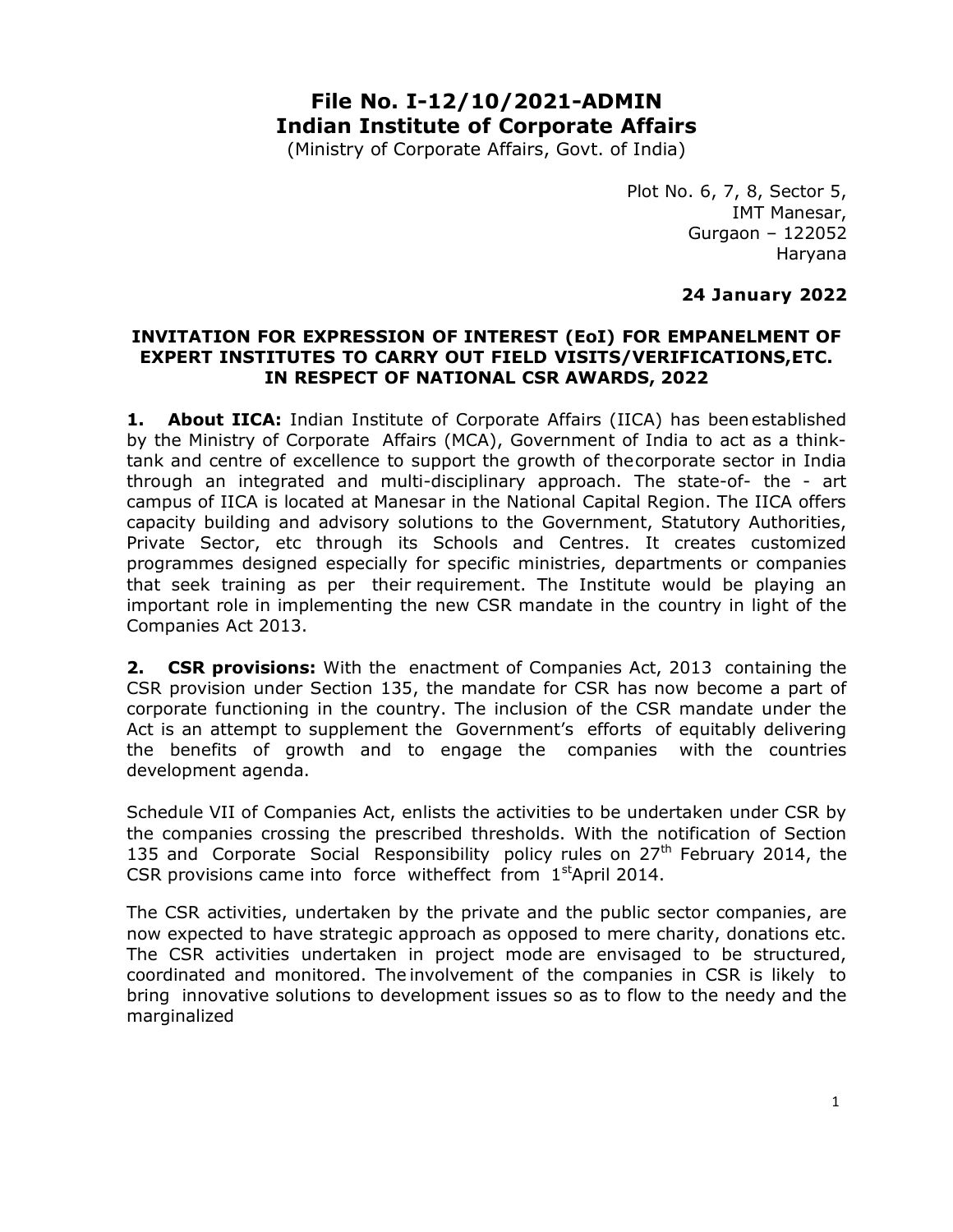**3. About CSR Awards:** The Ministry of Corporate Affairs has instituted the National CSR Awards with logistics and technical support of Indian Institute of Corporate Affairs (IICA) to recognize the outstanding CSR projects carried out by the companies with accordance to the Companies Act, 2013.

The National CSR Awards seek to:

 recognize the companies that have positively impacted both business and society by taking a strategic approach to CSR through collaborative program.

 recognize the companies that are leading transformation by integrating sustainability in their core business model.

 recognize companies for implementing measures for conservation and sustainable management of the biodiversity and ecosystem in the value chain.

 identifying innovative approaches and employing application and technologies that will help to build a robust CSR programs to further the cause of inclusive and sustainable development.

4. Expression of Interests: Expression of Interests are invited by the National CSR Awards Secretariat, Indian Institute of Corporate Affairs from the interested Institutes of National Importance/ esteemed institutions of national repute with expertise in relevant domain to undertake the project based field verification of the claims made by an applicant for the National CSR Awards 2022 or any other task as assigned by the Grand Jury of the National CSR Awards 2022. The empanelled agency will need to:

i. study the applications received and prepare a plan for the factual verification, screening of applications / nominations.

ii. undertake field visit to verify the claims made by the applicants in the application, including interaction with the people/ agencies involved, beneficiaries and any other related person.

iii. provide the report and the data (including photographs, videos and any other materials) to IICA in a structured format through online portal as well as a hard copy.

iv. any other task incidental to the above and assigned by NCSRA

Secretariat After empanelment, Institutions would be required to follow:

i. Institutions have to undergo orientation programme/s.

ii. Institutions shall be required to sign an agreement with IICA on scope of work as well on financial matters pertaining to the assignment of work

iii. Institutions will disclose any conflict of interest.

iv. Terms and conditions shall be communicated to empanelled Institutions in due course and the Institutions will be required to follow the same. The ToRs will be drafted in the line of **Annexure-I**, which is being shared to give an idea of assignments, whereas final copy with modifications will be circulated at later stage will be binding by all the empanelled agencies.

v. Empanelled intuitions may be assigned more than 1 project, as per the number of applications received and by the mutual convenience of the institution and IICA.

2 vi. The fee for assignments will be paid by the IICA to the empanelled Institutions only.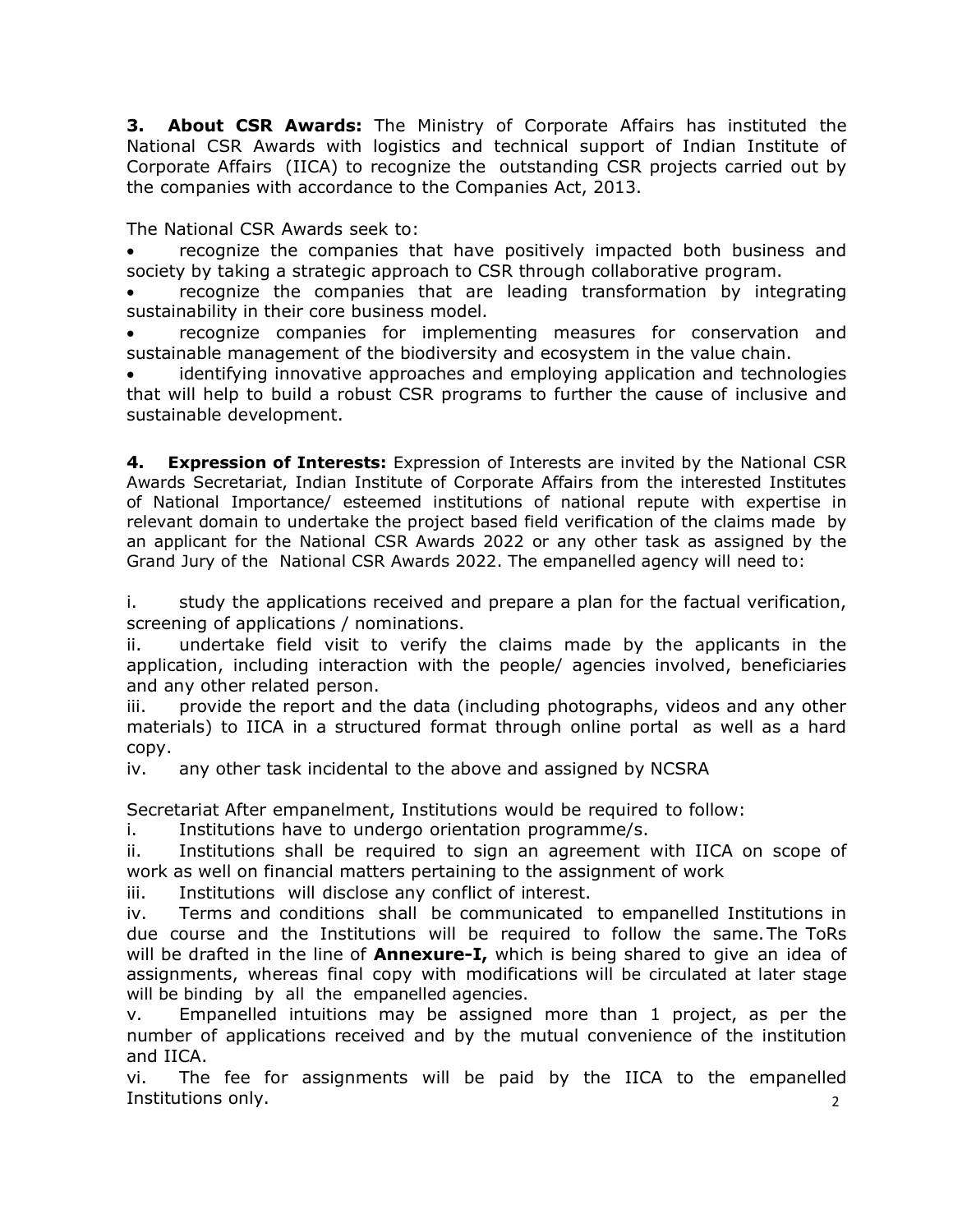## 5. Eligibility Criteria:

i. In order to be eligible to apply, an organization must be an esteemed institution of national repute in the relevant domain / Institution of National Importance (INI).

ii. There is no minimum Experts limit for an institution to apply. Institutions having less than 10 Experts may also apply. The condition of having and submission of at least 10 numbers of CVs of Experts laid down vide earlier EOI No. I-12/10/2021-Admn. Dated 08.06.2021 now stands withdrawn. Consulting Firms and NGOs in general or any other institution of whatsoever nature, having conflict of interest with the purpose of NCSRA are not eligible to apply.

iii. The Institutes who have already submitted their application against earlier EOI No. I-12/10/2021-Admn. Dated 08.06.2021 for National CSR Awards 2021 on the subject, need not to apply again against this EOI unless they wish to submit a modified application. The applications submitted against EOI dated 08.06.2021 shall be treated valid for current EOI also. In case the institutes submit the revised / modified application, the latest application received will prevail for consideration.

**6.** Documents required: The applicant Institutions will have to submit the following documents to the IICA at the time of submitting the application form:

i. CV of the deputed persons who would be nominated by the organization to carry out the field visit for the factual verification of the claims, etc..

ii. Incorporation certificate of the organization alongwith documentary proof of Institute of National Importance / repute.

iii. A 500 words note on expertise of the organization as per Section 135 of the Companies Act, 2013 and Scheme of National CSR Awards.

iv. Authority letter on the organization's letter head, authorizing to sign the application, duly signed and stamped by the competent authority/person.

Note: In the absence of information/documents as asked above, the Application would be liable to be rejected outrightly.

7. Important Dates: The IICA would endeavour to adhere to the following schedule:

| SI.<br>No.     | <b>Event Description</b>             | <b>Indicative Dates</b> |
|----------------|--------------------------------------|-------------------------|
|                | Date of Issue of EOI                 | 24.01.2022              |
|                | Pre Application Conference           | 08.02.2022,03.30PM      |
| $\overline{3}$ | Last Date for receiving queries      | 09.02.2022              |
| Δ              | IICA's response to queries latest by | 11.02.2022              |
| 5              | Last Date of Submission of EOI       | 20.02.2022              |

8. Pre-application conference: Pre-application conference will be organized in online mode to address the queries of prospective applicants, your queries may be sent to the email national.csrawards@mca.gov.in, link to attend the conference is as under: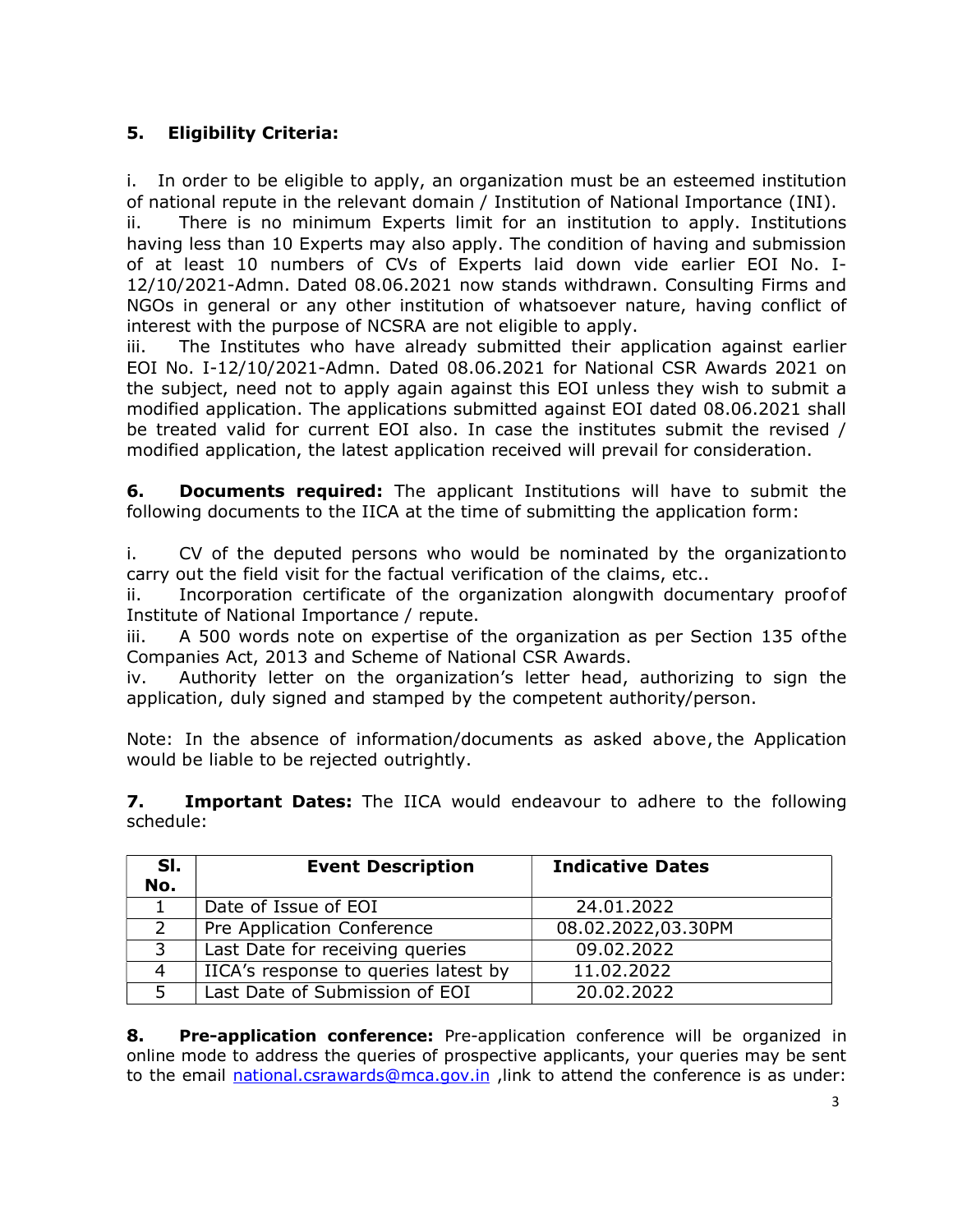## https://eu.bbcollab.com/guest/15650a3218614fdca76d7d12b6c04b5d

9. Mode of Application Submission: All communications including the submission of Application shall be addressed to following Email:

#### national.csrawards@mca.gov.in

#### Subject of the Email should be:

## "EO I FOR EMPANELME NT OF EXPE RT I NSTITUTES TO CARRY OUT FI ELD VI SITS /VERIFICATIONS, ETC. IN RESPECT OF NATIONAL CSR AWARDS, 2022"

**10. Payments:** The engagement of Institutions through this EOI may be valid for the present cycle of CSR Awards. However upon the satisfactory performance of the institutions / nominated experts the same could be renewed for any duration based on the directions of the MCA and decision of the NCSRA Secretariat for any subsequent cycle of NCSRA.

- Expert Institute may be paid a fee @ Rs.500/- for scrutiny of each Nomination. Stay and travel may be borne by IICA (if any).
- Payment of fee for field verification of project: A lump sum fee of Rs. 50,000/- may be paid for each project which will be all inclusive of payment to travel, boarding and lodging, local travel etc. towards preparatory work, field verification visits, report, presentation before Jury and development of case study.

11. Conflict of Interest: Each member of the Expert Institute will have to maintain a sense of confidentiality while performing his / her duties as a member of the Expert Institutes. Therefore, he/she will have to disclose, in writing, the list of companies which have been or are currently associated either with the Institute/the person. The organization or the deputed person who will be carrying out the field verification must not be a direct beneficiary of the CSR projects of the company which has been allotted to the agency for field verification. Conflict of Interest should be disclosed, right at the inception by the Institutions empanelled in Expert Institute as well as individually by all the members in Expert Institutes and people involved in field verification. Disclosure should cover if the Institution or any of the members engaged in the evaluation process have rendered CSR related advisory or consultancy services to the companies under consideration during the preceding two years.

**12. Right to accept or reject any application:** The Application shall be valid for a period of not less than 90(Ninety) days from the Application Due Date hereinafter called "Application Validity Period". IICA reserves the right to reject any or all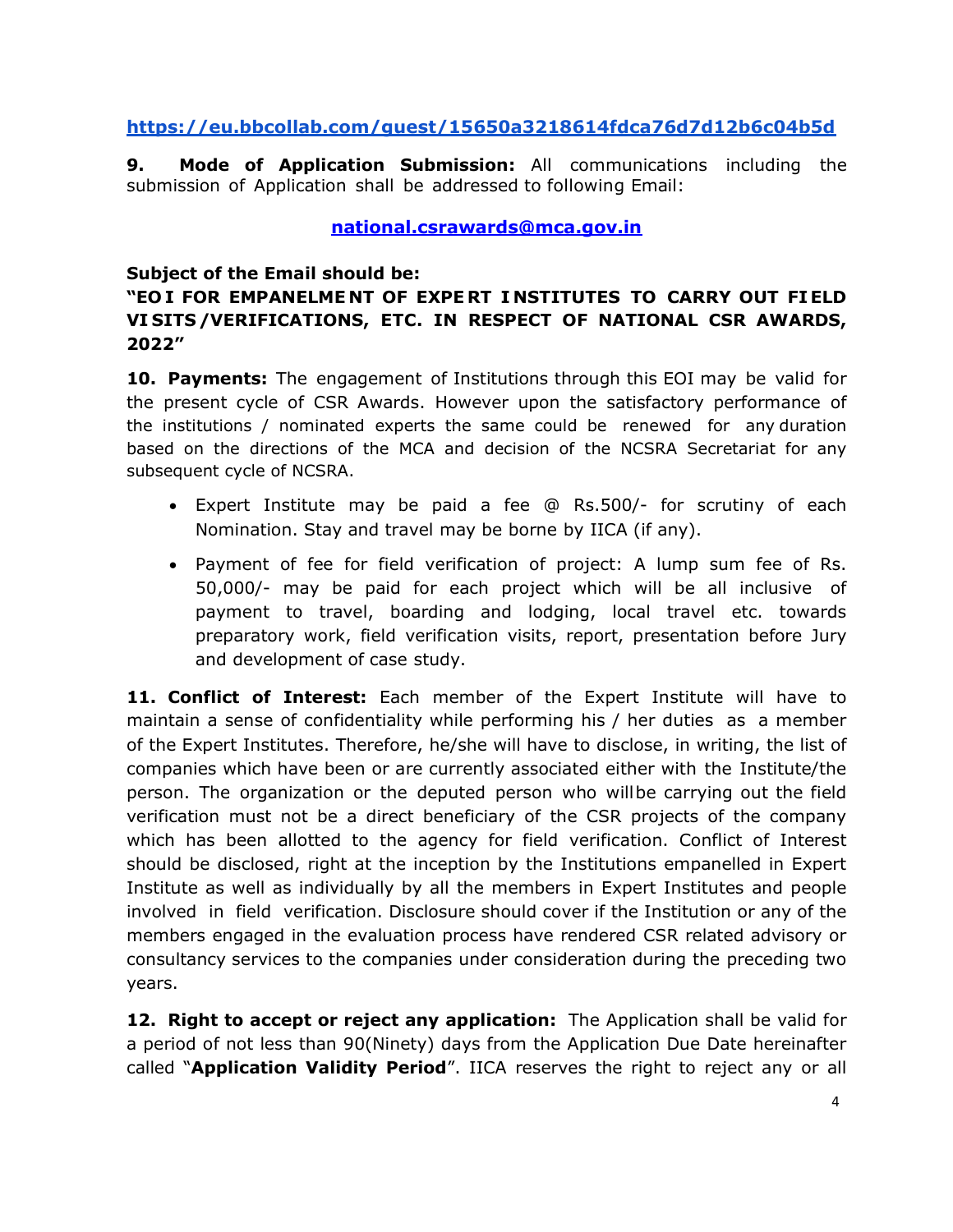the Applications without assigning any reason whatsoever.

IICA reserves the right to reject any Application if (a) at any time, a material misrepresentation is made or discovered; or (b) the Applicant does not respond promptly and diligently to requests for additional information or clarification required for evaluation of the Application. Rejection of the Application by IICA, as aforesaid, would lead to the disqualification of the Applicant.

#### 13. Amendment of EOI document:

i. At any time prior to the Application Due Date, IICA may, for any reason, whether at its own initiative or in response to clarifications requested by an Applicant, modify the EOI Document by the issuance of Addenda posted on the website: www.iica.nic.in.

ii. Any Addendum thus issued will also be posted on the website: www.iica.nic.in.

iii. In order to provide the Applicants a reasonable time to examine the Addendum, or for any other reason, IICA may, at its own discretion, extend the Application Due Date.

14. Language: The Application and all related correspondence and documents should be furnished by the Applicant with the Application may be in any language provided that these are accompanied by appropriate translations of the pertinent passages in the English language. Supporting material, which are not translated into English, may not be considered. For the purpose of interpretation and evaluation of the Application, the translated in English language shall prevail.

**15. Submission of Application:** The Applicant would provide all the information in terms of this EOI Document within due date. Only those Applications shall be evaluated that are received in the required format and complete in all respects duly signed and stamped. Applications received after deadline will not be accepted.

Application is to be submitted to following Email: national.csrawards@mca.gov.in

#### Subject of the Email should be: "EOI FOR EMPANELMENT OF EXPERT INSTITUTES TO CARRY OUT FIELD VISITS/VERIFICATIONS, ETC. IN RESPECT OF NATIONAL CSR AWARDS, 2022"

16. Opening of Applications and intimation: The IICA's Tender/Technical Evaluation Committee shall conduct the opening of the Applications online after the application submission deadline. The IICA may or may not invite the applicants during the technical evaluation process/ presentation. At the conclusion of the evaluation process, IICA may inform by email/letter or publish list of applicant in website www.iica.in.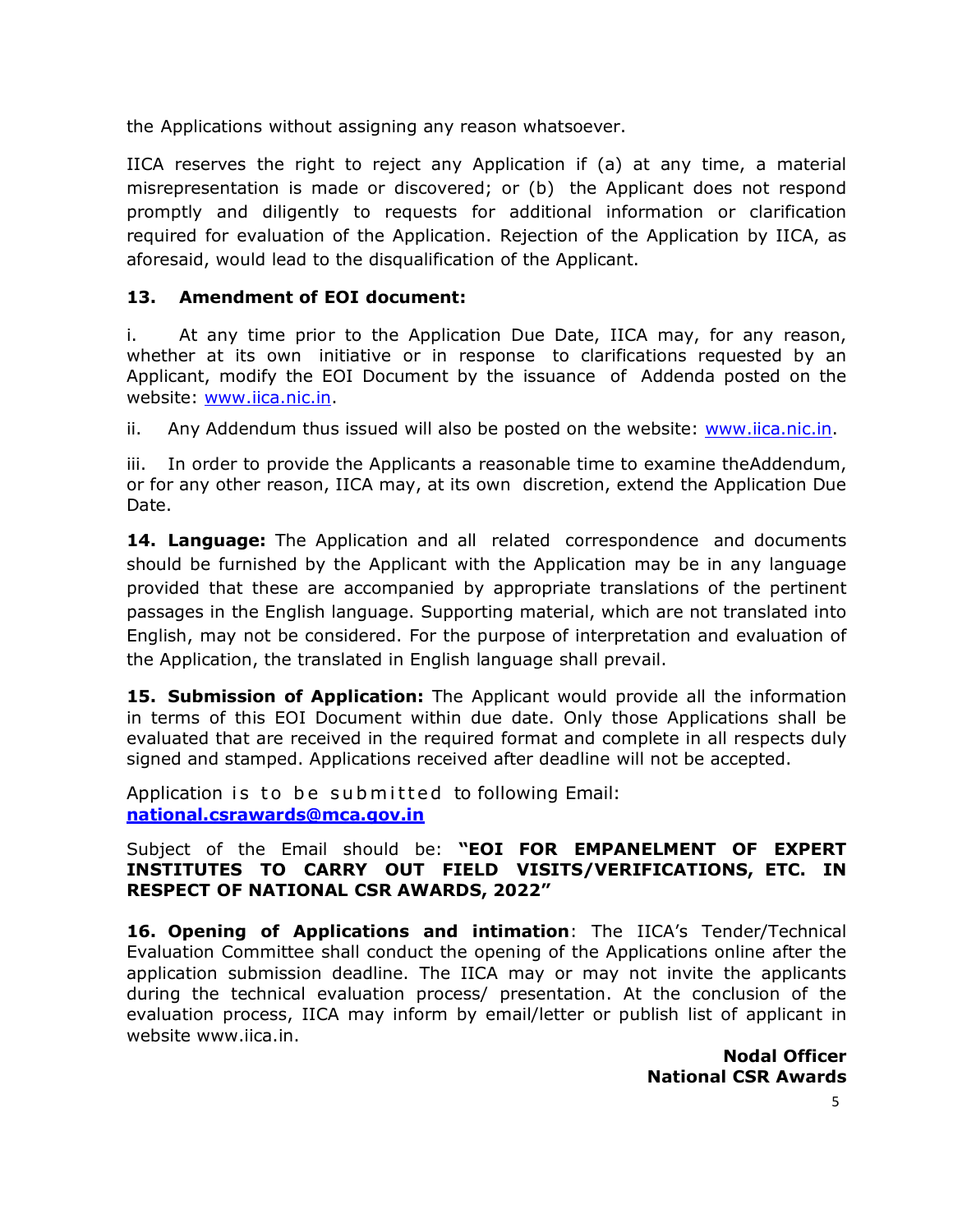## APPLICATION FORM

## (To be filled and submitted along with the required documents)

| Name of the Organization*:               |  |
|------------------------------------------|--|
| Established (year)*:                     |  |
| Registration Details*: Act &<br>Reg. No. |  |
| Date of Registration*:                   |  |
| Telephone number/s*                      |  |
| FAX (if any)                             |  |
| E-Mail*                                  |  |
| Website Details*                         |  |

## Detailed Information of the contact person:

| Name & Designation* |  |
|---------------------|--|
| Telephone number*   |  |
| Mobile number*      |  |
| FAX (if any)        |  |
| E-Mail*             |  |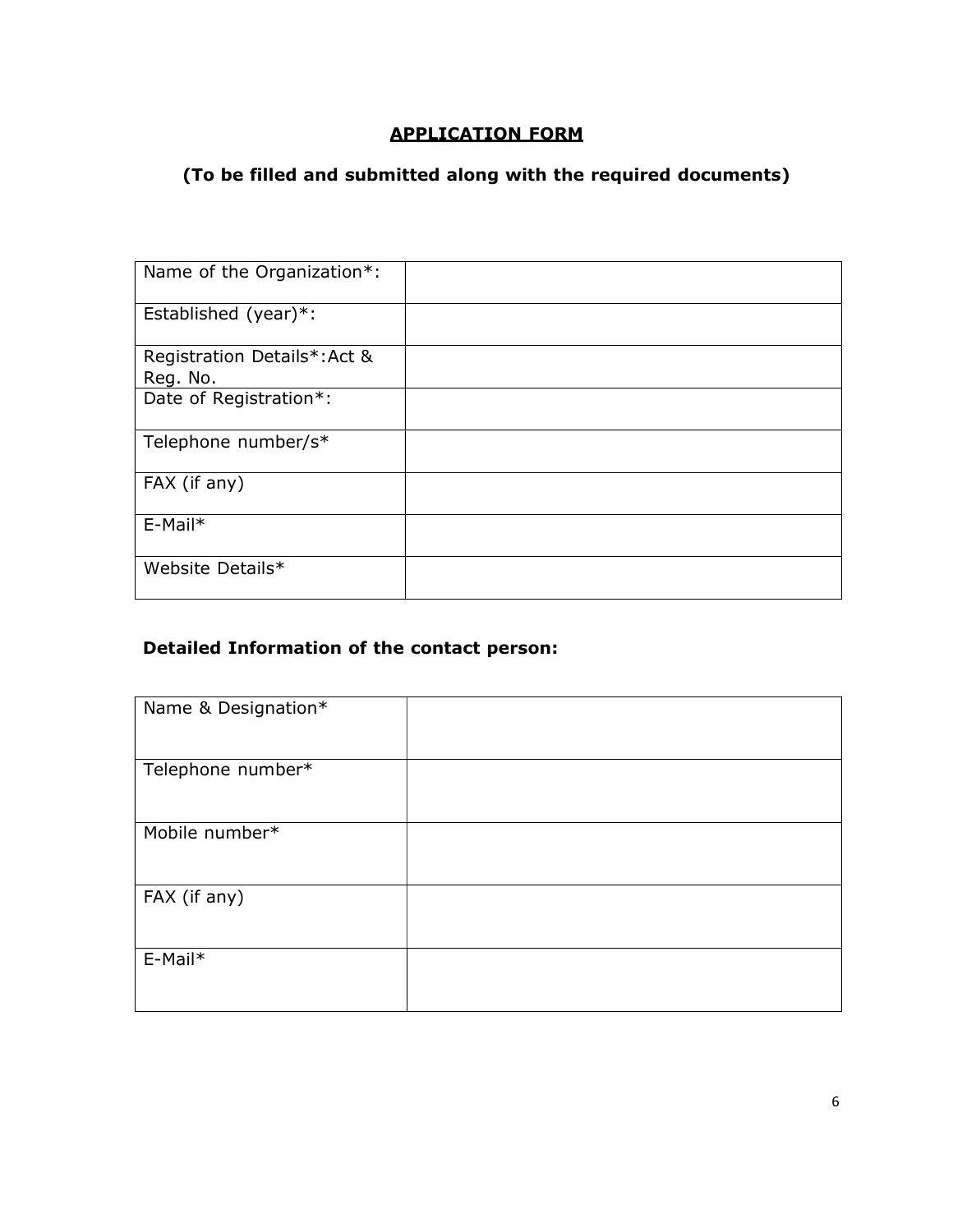Please provide list of the person to be nominated from the organization tocarry out the verification in following format:

| Name*                                       |  |
|---------------------------------------------|--|
| Designation*                                |  |
| Qualification*                              |  |
| Summary of Experience in<br>$100$<br>words* |  |

(Please attach detailed CVs of all persons)

\*mandatory fields

### Mandatory Documents Required (self attested copies):

| S.No. | <b>Name/Type of Documents</b>                                                                                                                                     |
|-------|-------------------------------------------------------------------------------------------------------------------------------------------------------------------|
|       | CV of the experts of the Institute who would be nominated by the<br>organization to carry out the field visit for the factual verification of the<br>claims, etc. |
|       | Incorporation certificate of the organization                                                                                                                     |
| 3     | A 500 words note on expertise of the organization as per Section 135<br>of the Companies Act, 2013 and Scheme of National CSR Awards                              |
|       | Mandatory Undertaking as per format given                                                                                                                         |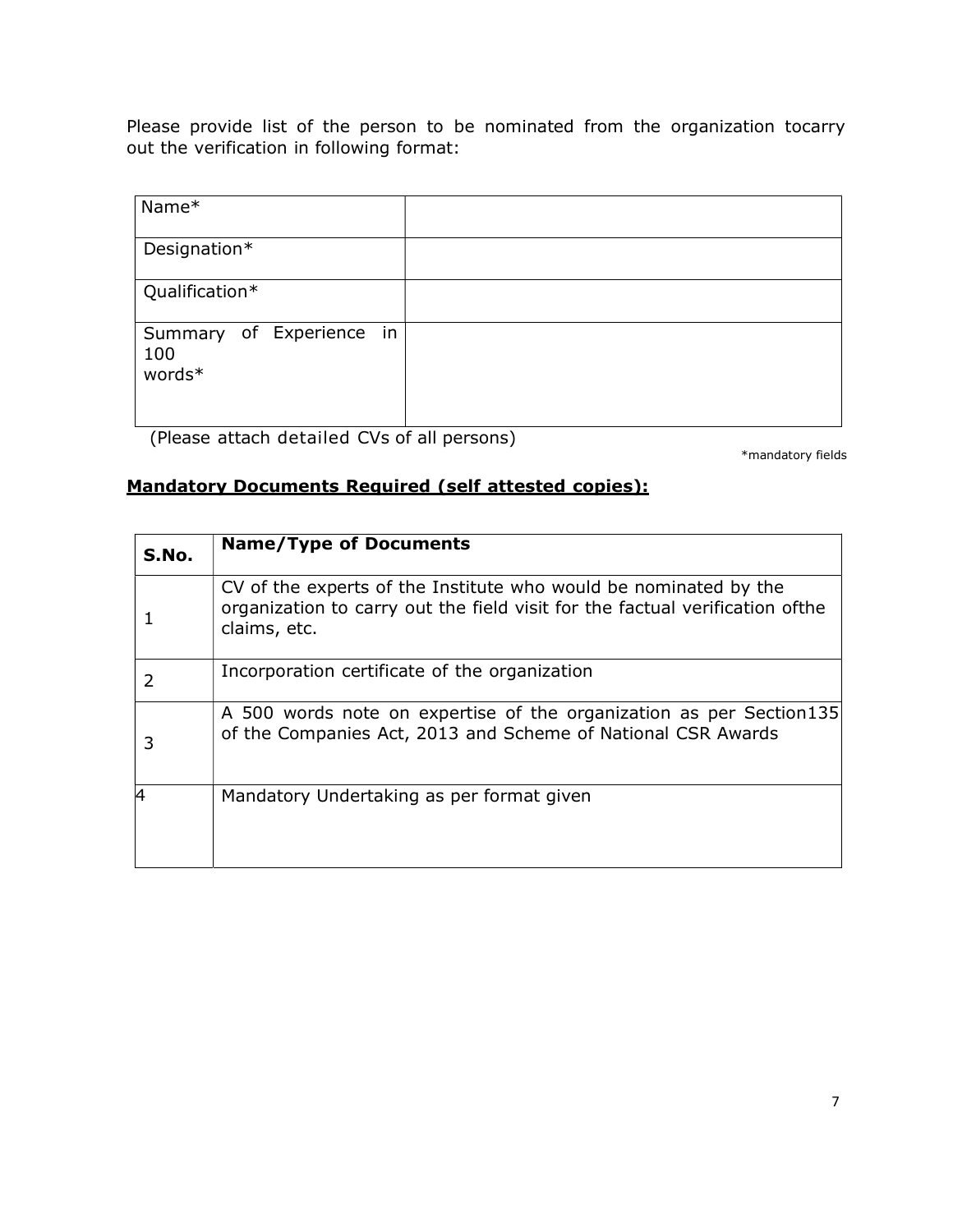#### Mandatory undertaking (to be filled in by the applicant organization)

|               | On this (DATE) of | (MONTH), YEAR, I                                                                                                                                                           |              |
|---------------|-------------------|----------------------------------------------------------------------------------------------------------------------------------------------------------------------------|--------------|
|               |                   | hereby agree and accept that all information given above is true to the best of my<br>knowledge and if found false or misappropriate, shall be liable to disqualification. |              |
|               |                   | Date: $\_\_$                                                                                                                                                               |              |
|               |                   |                                                                                                                                                                            | Designation: |
|               |                   |                                                                                                                                                                            |              |
| Organization: |                   |                                                                                                                                                                            |              |

The organization or the deputed person who will be carrying out the verification of the claims must not have any form of participation in the CSR projects implementation.

#### Name & Signature of the Head of the Organization (with Organization Seal)

Date/Place: \_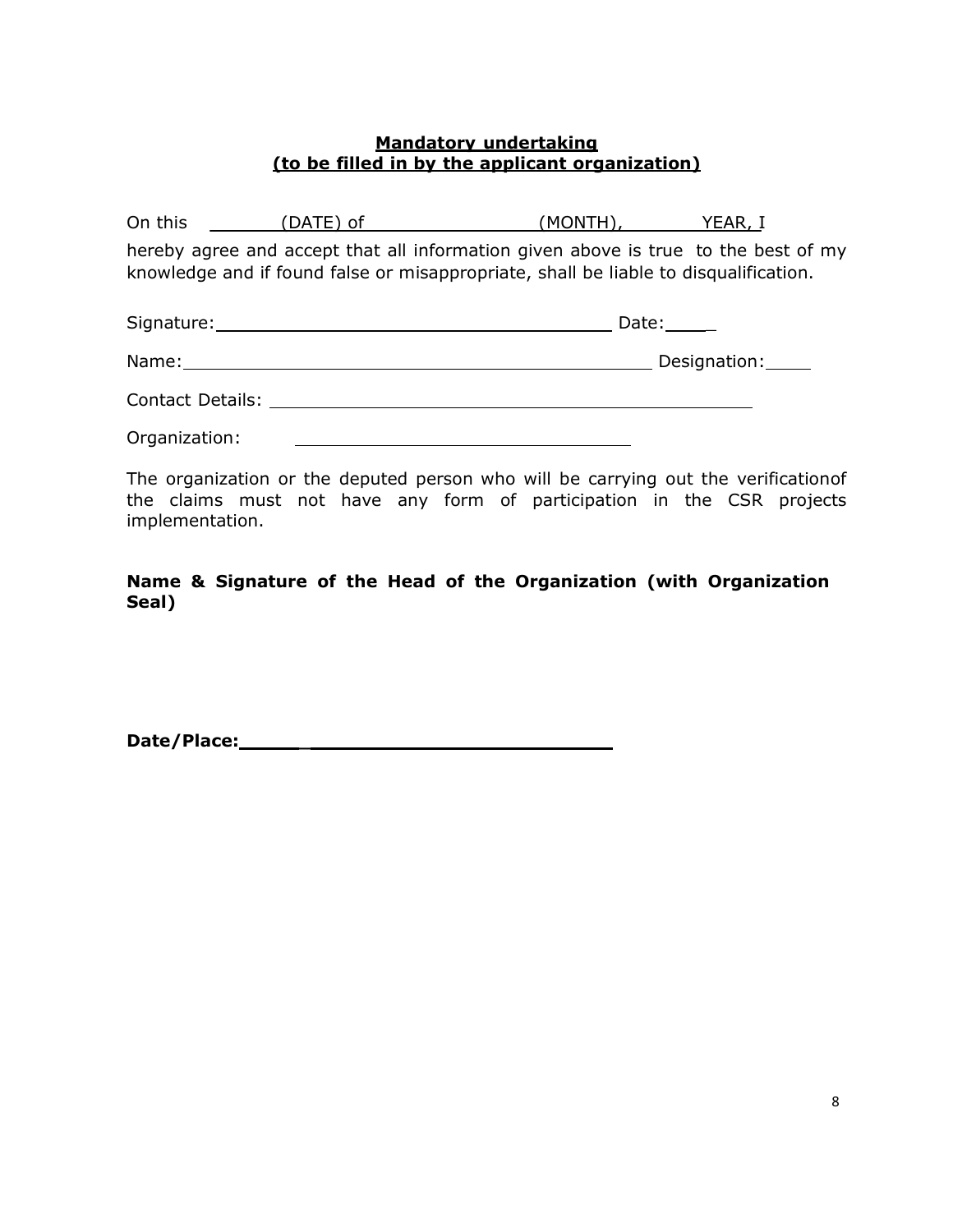## Annexure-I

#### 1. Background:

Ministry of Corporate Affairs has instituted the National Corporate Social Responsibility (CSR) Awards with logistic and technical support of the Indian Institute of Corporate Affairs (IICA). The Award has been instituted to recognize corporate initiatives in the area of CSR to achieve inclusive growth and sustainable development. The award seeks to recognize outstanding CSR projects/programmes in the following three main categories:

- i) Corporate Awards for Excellence in CSR;
- ii) CSR Awards for CSR in Aspirational Districts / Difficult Terrains; and
- **iii)** CSR Awards for contribution in the National Priority Areas.

As per the Scheme for National CSR Awards 2022, CSR projects / programmes have to be nominated by one of the following organizations:

- Ministries/ Departments of Govt. of India
- State Governments & Union Territories (UTs)
- Professional Institutions: ICSI, ICAI, ICMAI

National Level Trade and MSME Industry Chambers: CII, FICCI, ASSOCHAM, PHDCCI, SIDBI, FISME, Laghu Udyog Bharati, Indian Chamber of Commerce, Indian Merchants Chamber, Bombay Chamber of Commerce & Industry, Indian SME Forum and SCOPE.

Each nominating organization can nominate up to 60 nominations (20 in each category of awards) as per revised scheme for National CSR Awards 2022. The revised Scheme for National CSR Awards may be downloaded from www.csr.gov.in for reference.

#### 2. Engagement of Expert Institutes for screening of nominations and field verification etc.:

For smooth conduct of the awards, Experts Institutes for the National CSR Awards have been engaged for various tasks such as drafting of guidelines for short listing, screening / short listing of nominations, drafting of guidelines for detailed submission and for carrying out field verifications and conducting field verifications, preparing required reports, analysis and documentations etc.

#### 3. Role of the Expert Institutes:

The Expert Institutes in the National CSR Awards 2022 will play an important role in identifying the right programmes / projects and companies, which deserve to be conferred with a National CSR Award. Every empanelled institution at a later stage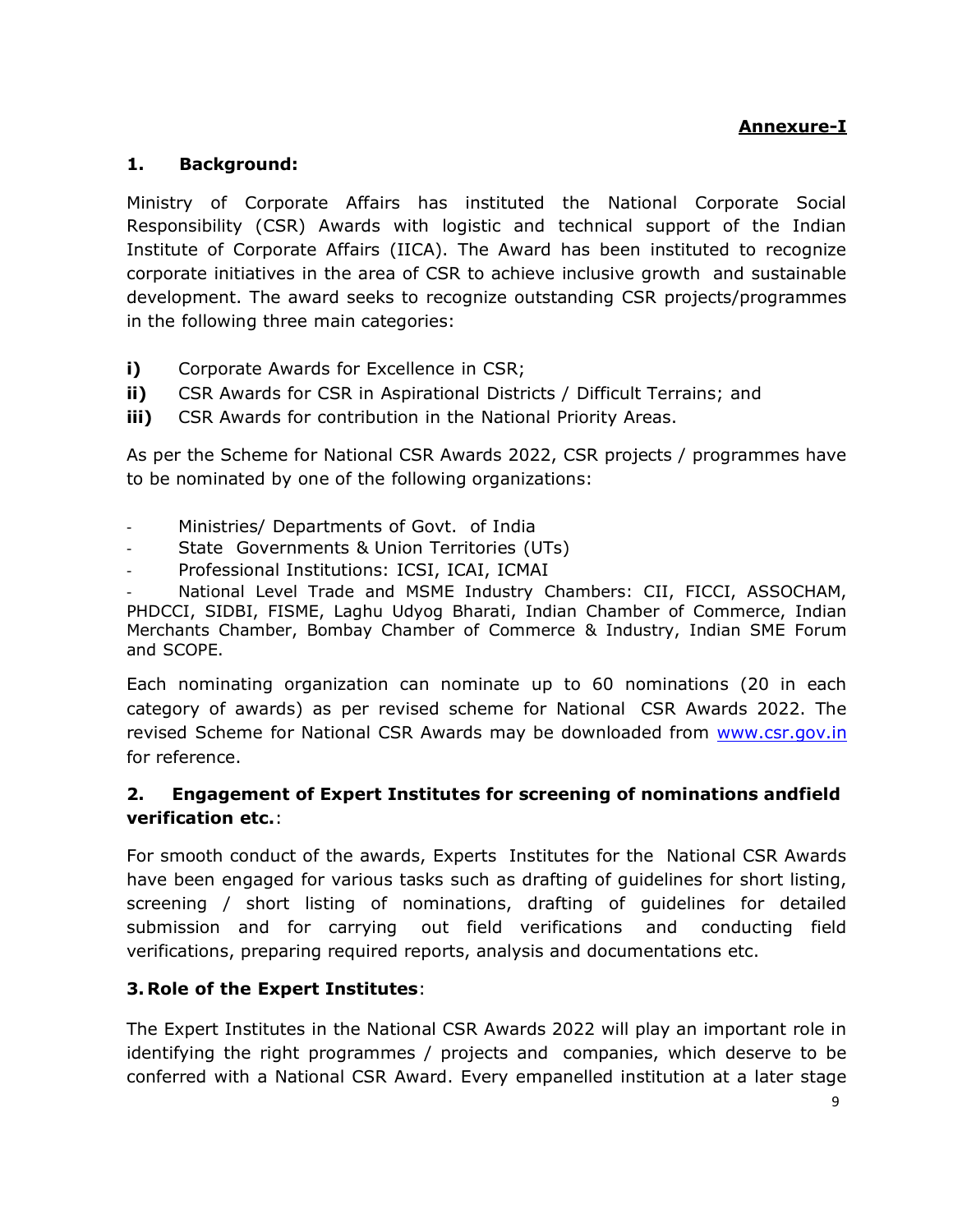shall nominate up to ten Faculty Members (Experts) for the purpose of screening of nominations and field visit/verification activities etc. relating to the National CSR Awards 2022. Profiles of these Members will be submitted to the NCSRA Secretariat, IICA.

#### 4. Task to be performed by the Expert Institutes:

The deputed persons appointed / nominated by the Institutes for the Expert Committee will be carrying out screening and the verification etc. of the claims made by the companies and shall observe the highest professional standards during the execution of work. The tasks to be performed by the Expert Institute shall be under:

### i) To work on criteria to be adopted for short listing of nominations, detailed submission and field verification:

The Expert Institutes/nominated persons of Expert Institute shall work under guidance of the Grand Jury on developing criteria/guidelines to be adopted for carrying out screening / short listing of nominations, detailed submission, case study and for making field verification to verify the veracity of the details of the project as claimed by the nominated companies;

### ii) To screen / shortlist the nominations, in accordance with the approved criteria:

The Expert Institute/ nominated persons of Expert Institute will scrutinize the nominations and shall score for short-listing according to the approved criteria/guidelines in workshop mode in a mutually agreeable manner; each nomination will be evaluated and scored by independent members of the Expert Institutes.

### iii) To carry out field verification of shortlisted entities to verify theclaims made by companies in their detailed submissions:

The Expert Institute/ nominated persons of Expert Institute shall carry out field verification of short-listed entities in accordance with the approved methodology to verify the veracity of the claims made by companies in their detailed submissions. Field verification will include interaction with the people/agencies involved, Focus Group Discussion (FGD) with the beneficiaries and any other related persons and video record the FGDs; to document these interactions in structured formats; shall compile the indicator-wise scores during/after the Field Verification in approved format; shall also prepare case study of the verified project and shall make presentations of their findings of each and every case beforethe Grand Jury.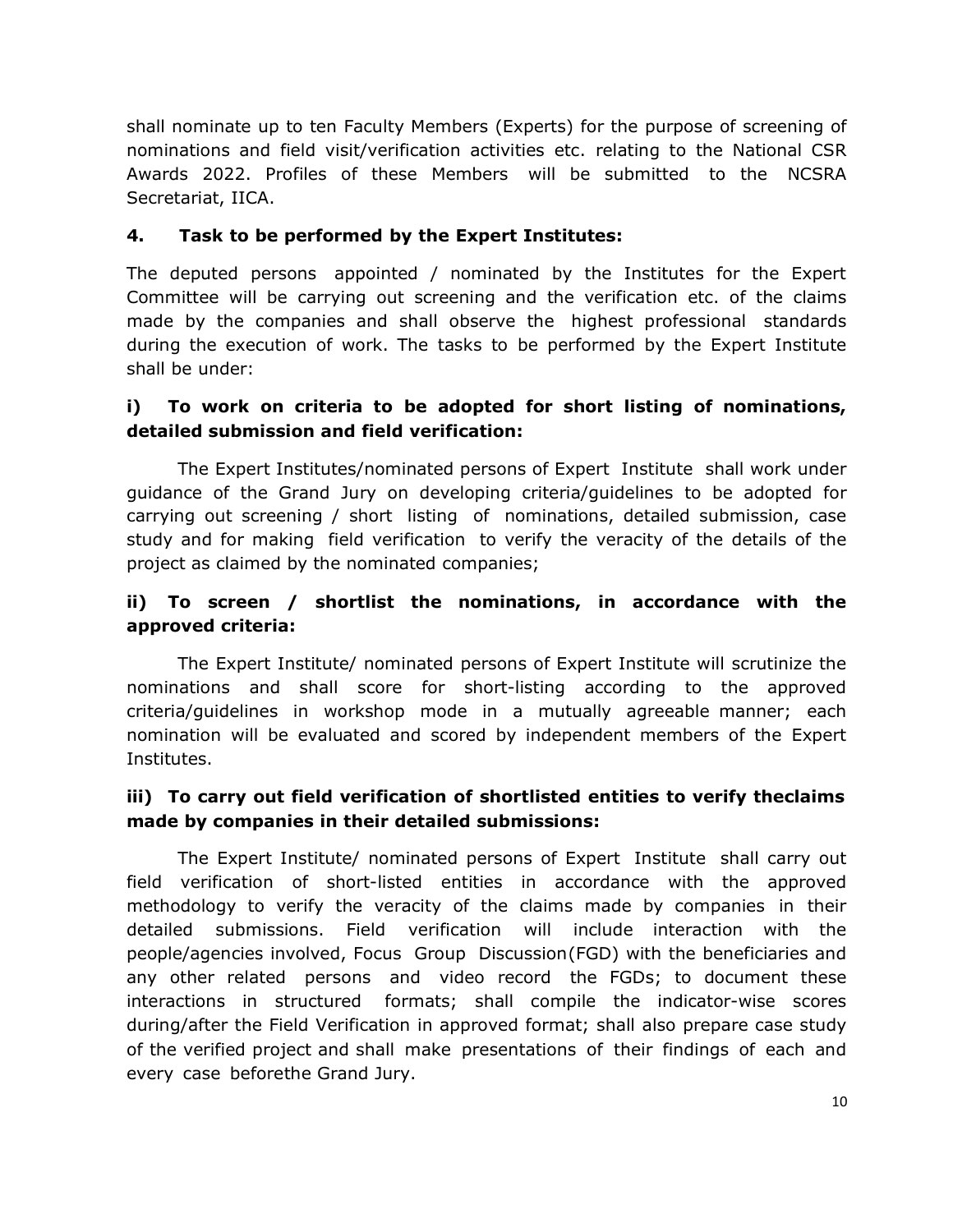### 5. Time Line:

| Sr.No. | <b>Areas of Assistance</b>                     | <b>Tentative Time line</b> |
|--------|------------------------------------------------|----------------------------|
| 1.     | Criteria to be adopted for screening / short-  |                            |
|        | listing nominations                            | To be communicated by      |
| 2.     | Short-listing of nominations in workshop       | the NCSRA, IICA at later   |
|        | mode in a mutually agreeable manner.           | stage                      |
| 3.     | Suggestions on criteria to be adopted for      |                            |
|        | detailed submissions, field verification and   |                            |
|        | case studies                                   |                            |
| 4.     | Field verification of short-listed entities to |                            |
|        | verify the claims made by companies in the     |                            |
|        | detailed submission.                           |                            |
| 5.     | Compile the results/scores of<br>Fieldl        |                            |
|        | Verification and make presentations of         |                            |
|        | findings and case studies before the Grand     |                            |
|        | Jury.                                          |                            |

### 6. Payments:

### Payment of fee for screening of Nominations:

A member of the Expert Institute may be paid a fee @ Rs.500/- forscrutiny of each Nomination. Stay and travel (if any) may be borne by IICA.

#### Payment of fee for field verification of project:

A lump sum fee of Rs. 50,000/- may be paid to the Expert Institute for each project which will be all inclusive of payment to travel, boarding and lodging, local travel etc. towards preparatory work, field verification visits, report, presentation before Jury and development of case study, etc.

#### 7. Conflict of Interest:

Each deputed member of the Expert Institute will have to maintain a sense of confidentiality while performing his / her duties as a member of the Expert Institutes. Therefore, he/she will have to disclose, in writing, the list of companies which have been or are currently associated either with the Institute or the deputed person. The institute or the deputed person who will be carrying out the field verification must not be a direct beneficiary of the CSR projects of the company which has been allotted to the agency for field verification etc.

Conflict of Interest should be disclosed, right at the inception by the Institutions